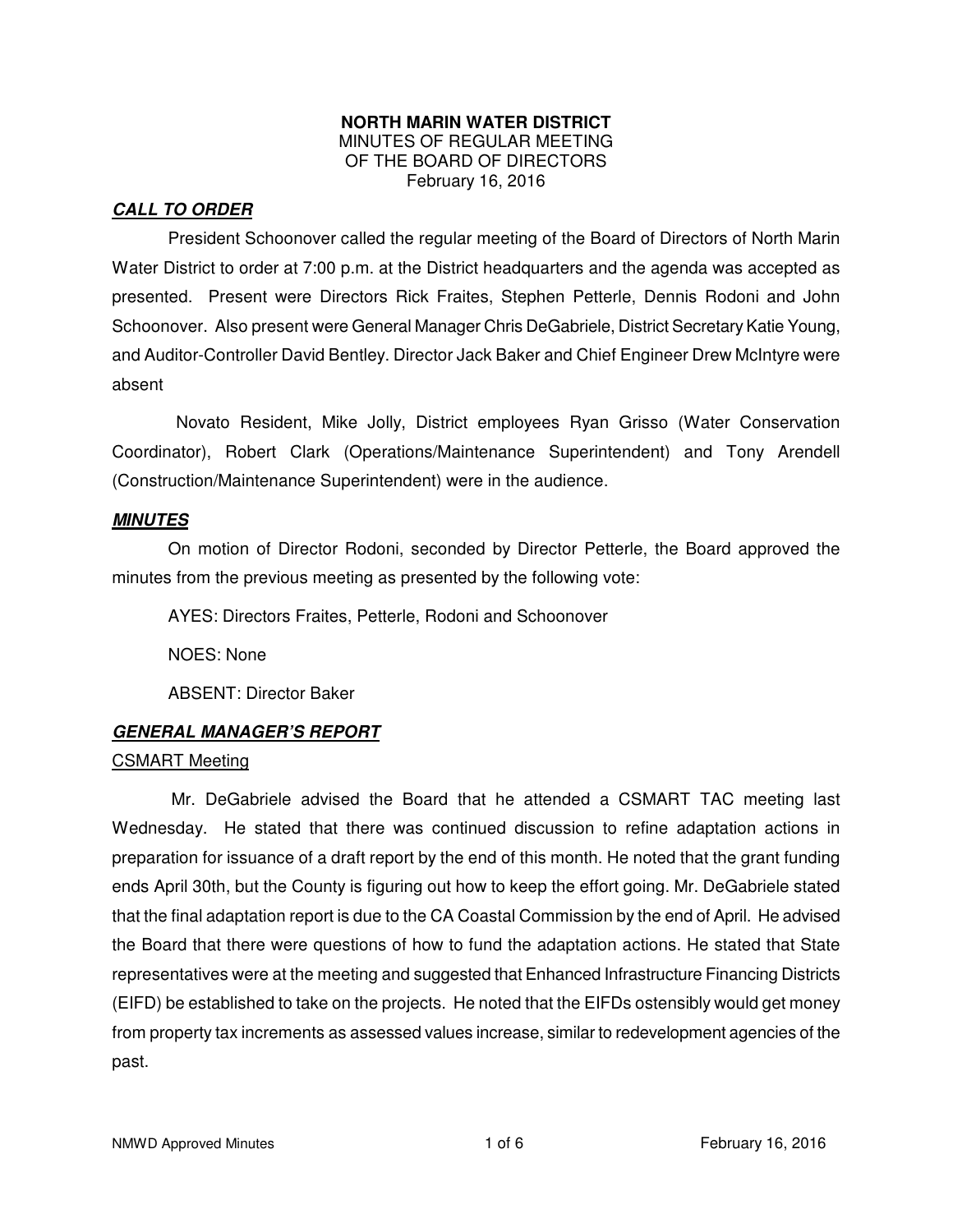#### Friends of Novato Creek

Mr. DeGabriele advised the Board that he had a conversation with Sue Latanzio of Friends of Novato Creek about how to broaden the scope of their efforts. He followed up with the City of Novato on the trash concerns in the Hamilton/Ammo Hill area and contacted Friends of Petaluma River to find out how they fund their staff and resources.

### Grossi Dairy

Mr. DeGabriele advised the Board that he, Robert Clark and Pablo Ramudo met with the Grossi Dairy on Friday. He stated that it was a good discussion, but there is a lot more to go. He informed the Board that internally staff has discussed some goals to strive and achieve before the next rainfall season to improve ranch manure management and resulting water quality.

#### Meeting with SCWA

 Mr. DeGabriele informed the Board that this Thursday he and District legal counsel Carl Nelson will meet with Sonoma County Water Agency and their legal counsel to discuss the Russian River Water Rights, Potter Valley Project, Biological Opinion/RRIFR and other issues so the District can understand where they're headed and hopefully can continue to support their decisions in the future.

## **OPEN TIME**

President Schoonover asked if anyone in the audience wished to bring up an item not on the agenda and there was no response.

## **STAFF / DIRECTORS' REPORTS**

President Schoonover asked if staff or Directors wished to bring up an item not on the agenda and there was no response.

## **MONTHLY PROGRESS REPORT**

Mr. DeGabriele provided the Board with the Monthly Progress Report for January. He stated that water production in Novato during January was down 13% and year-to-date down 30% from 2013. He informed the Board that in West Marin, January water production was down 26% from January 2013 and that water production in 2013 is the metric the State Board is using for measurement to comply with the Emergency Urban Water Conservation Regulations. Mr. DeGabriele advised the Board that Stafford Lake rainfall and storage is a little below average, but hopefully will be on track at the end of this fiscal year. He noted that Stafford Lake is now at 81% of capacity. He informed the Board that on the Russian River, Lake Mendocino has encroached into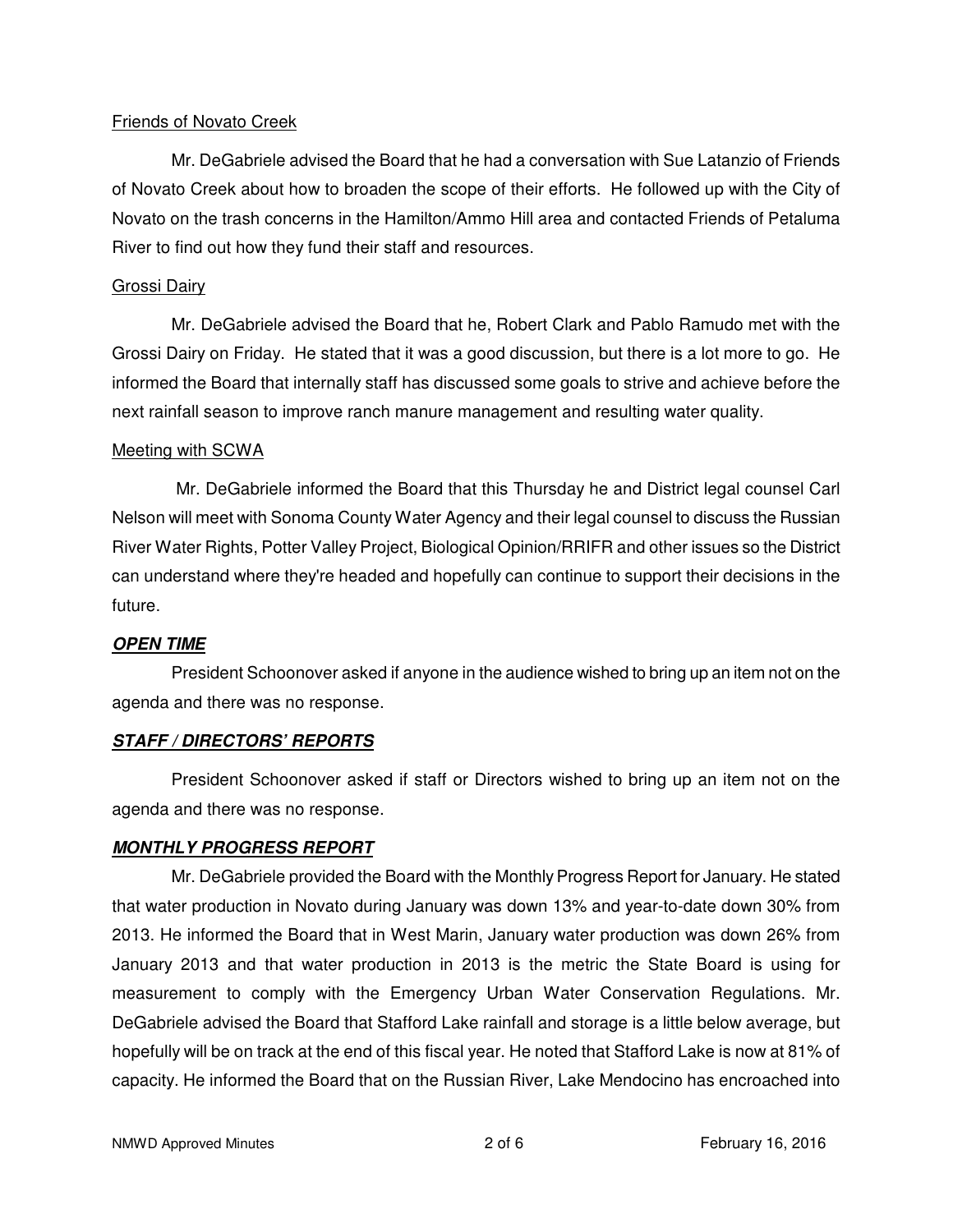the flood control pool and holds over 100% of its water supply pool, Lake Sonoma is 10,000AF below the top of water supply pool and holds 235,000AF.

Mr. DeGabriele informed the Board that a Pipeworker twisted his knee, in late January and he is now back to work but on modified duty and the District had to restart the lost time calendar.

Mr. DeGabriele reviewed the Summary of Complaints and Service Orders and advised the Board that complaints were down considerably, 33%, in all categories, except that in-house generated work orders were up by almost 60%. He noted that he queried the consumer service staff and they stated that there were a lot more meter dig outs that were flooded from this winter's rain.

Mr. Bentley reviewed the Monthly Report of Investments showing the District holds \$11.5M in reserves, earning a 0.63% rate of return.

#### **ACTION CALENDAR**

#### **REQUEST TO SOLICIT FINANCIAL AUDIT PROPOSALS**

Mr. Bentley advised the Board that staff is requesting to solicit financial audit proposals to perform the annual audit for a four year period. He reminded the Board that Charles Z. Fedak and Company has held the contract for the last four years. He stated that a preliminary letter will be sent to firms who have expressed interest in conducting the independent audit in the past and those indicating continued interest will be requested to submit a proposal.

On motion of Director Rodoni, seconded by Director Fraites, the Board authorized staff to solicit proposals to perform the District's annual audit for a four-year period by the following vote:

AYES: Directors Fraites, Petterle, Rodoni and Schoonover

NOES: None

ABSENT: Director Baker

## **AGREEMENT WITH AMI METER UPGRADE PROGRAM PROJECT MANAGER**

Mr. Bentley advised the Board that in November the District requested proposals from five firms that had verbally expressed interest in recommending hardware selection and installation oversight of an Advanced Metering Infrastructure (AMI) system. He noted that Utiliworks Consulting was the only company to submit a proposal. He informed the Board that Utiliworks is headquartered in Louisiana, but has team members assigned to other accounts in the Bay Area and Northern California. He stated that Utiliworks is a small boutique firm, which specializes in AMI and will assist in identifying the appropriate technology, develop a cost benefit analysis, and road map for a pilot project to confirm effectiveness. Mr. Bentley advised the Board that should a pilot project move forward; Utiliworks would manage same and provide an assessment and recommendation for

NMWD Approved Minutes and the state of the state 3 of 6 February 16, 2016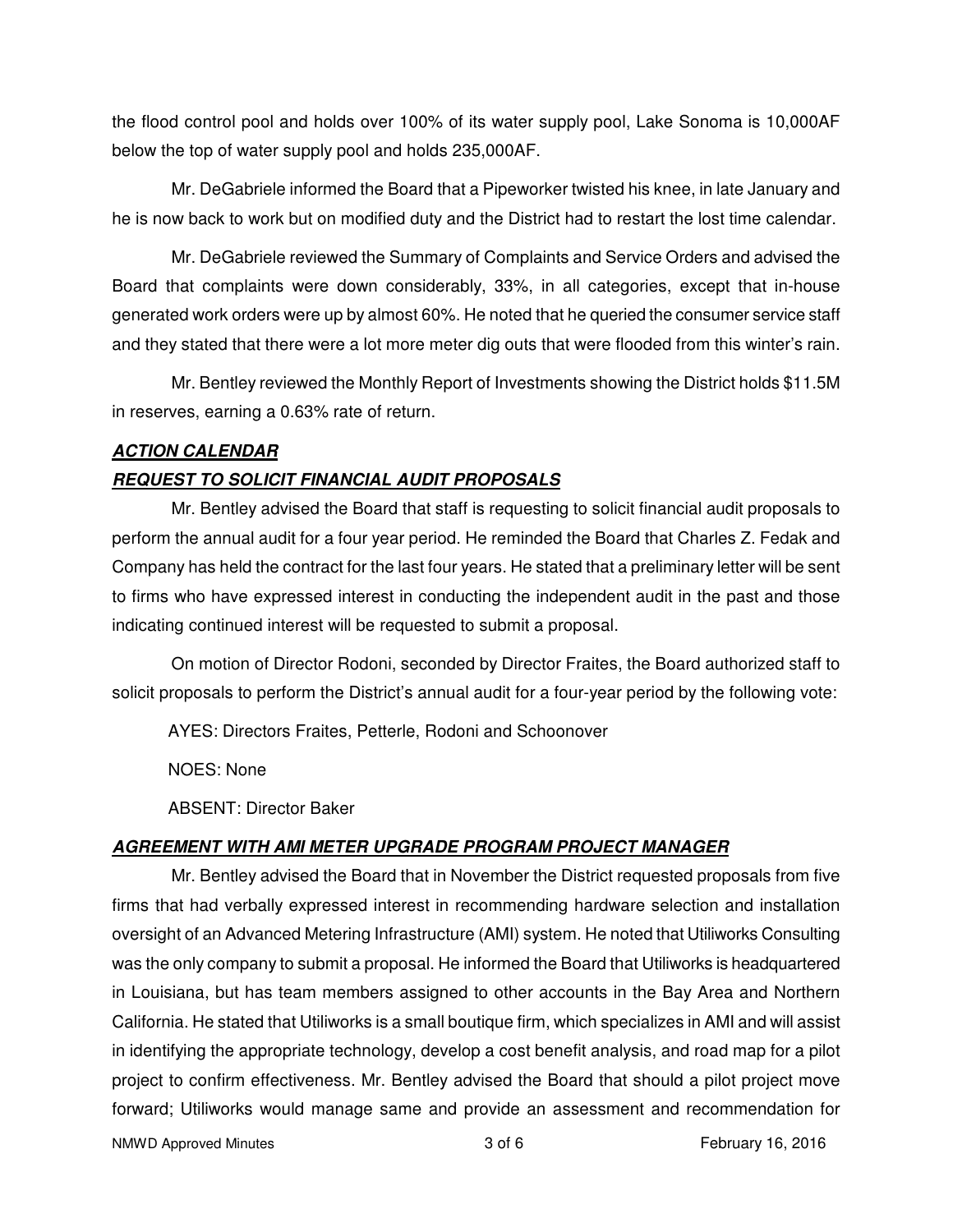overall project implementation for the District. He informed the Board that some of the budgeted \$500K for the work and not expended by the consultant would be used on hardware, software and any materials needed for the AMI pilot study. He noted that the consultant work is scheduled to be wrapped up by the end of January 2017.

Director Fraites asked how many meters would be installed. Mr. Bentley stated that the number of meters to be included in the Pilot study is not yet determined and will be addressed by the consultant.

Director Fraites informed staff the Marin Municipal Water District received a grant and asked what the possibility of the District receiving a grant would be. Mr. Bentley stated that MMWD's grant was for irrigation meters only and he is not aware of any grant opportunity for the District's Pilot Study.

Director Fraites asked what the cost effectiveness is of AMI. Mr. Bentley replied that the cost/benefit analysis is part of consultant scope to determine effectiveness.

Director Rodoni requested that an extensive customer outreach program be implemented early on to address any perceived "smart meter" impacts which may arise in the community.

Director Petterle questioned employee impacts and was advised that it's not anticipated there would be any resulting staff reduction but there may be repurposing of staff to customer service/water conservation needs in the future, should full AMI implementation move forward.

On motion of Director Petterle, seconded by Director Rodoni, the Board authorized the General Manager to execute an agreement with Utilliworks to provide project planning services and oversee deployment and assessment of the AMI Pilot Project for a fee not to exceed \$218,700 by the following vote:

AYES: Directors Fraites, Petterle, Rodoni and Schoonover

NOES: None

ABSENT: Director Baker

## **INFORMATION ITEMS**

## **WATER CONSERVATION MID-YEAR UPDATE (JULY – DECEMBER 2015)**

Ryan Grisso, Water Conservation Coordinator provided the Board with the Water Conservation Mid-Year Update for July – December 2015. He stated that the Cash For Grass Rebates are the big story and since 1989 there has been 1.1MSF turf replaced in Novato. He informed the Board that the toilet/washer rebates are proposed to continue as now and offered are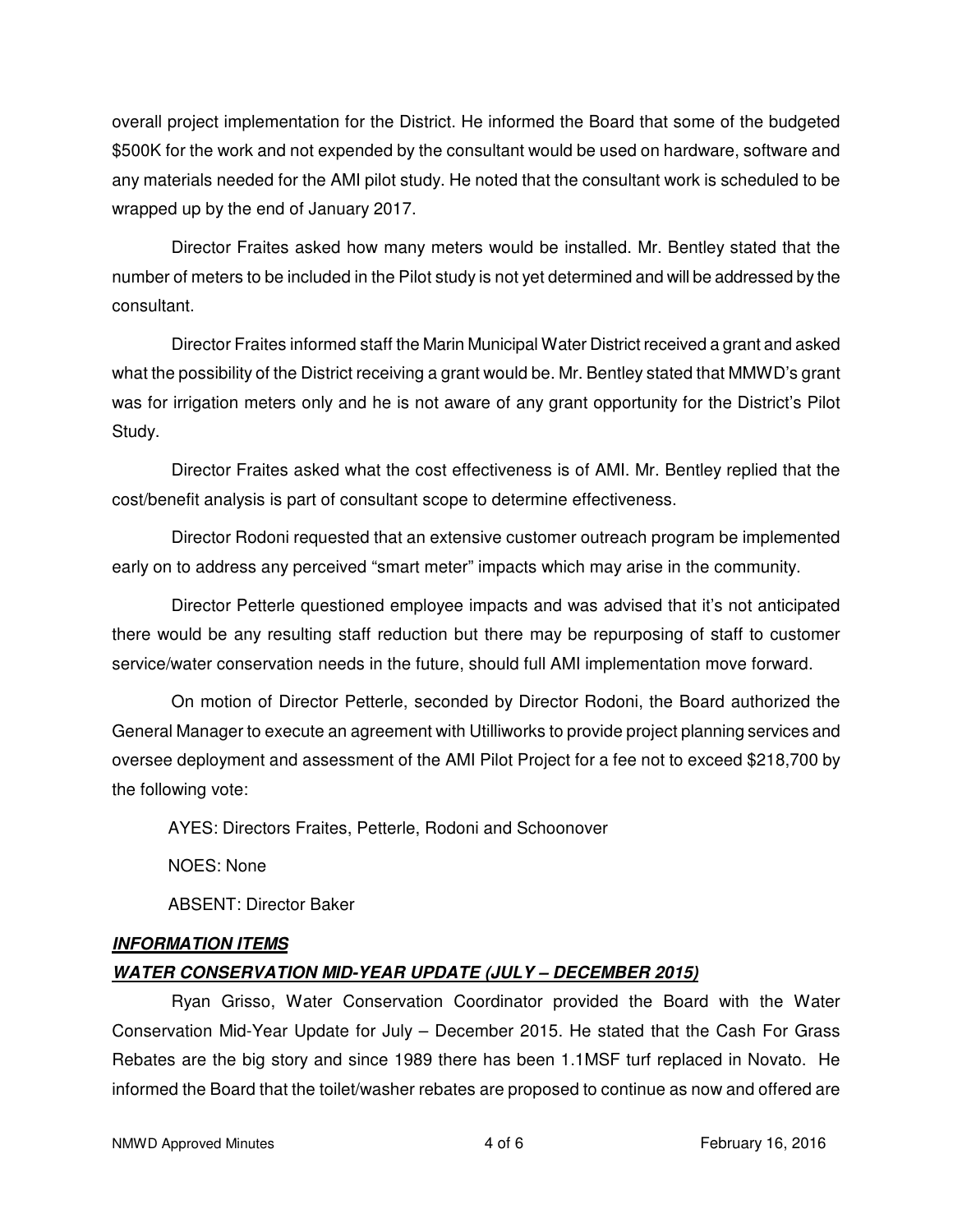authorized through calendar year 2016 (both High-Efficiency and Ultra-High Efficiency) with grant money still available. He informed the Board that the Sonoma Marin Saving Water Partnership Fair Display will be set up in the District's Administration Building Lobby later this spring.

## **MID-YEAR OPERATIONS/MAINTENANCE 2015/16 UPDATE**

Robert Clark, Operations/Maintenance Superintendent provided the Board with the Mid-Year 2015/16 Update and advised the Board that the safety incidents were mostly field related and staff is looking back at the root cause of those accidents to try and prevent them from occurring in the future. He informed the Board that Shawn Kane was promoted to Storekeeper/Safety Coordinator last spring and is doing a great job. Mr. Clark stated that there have been several opportunities for training with other local agencies including a Stafford Dam failure flood inundation table top exercise.

## **2016 URBAN AREA ANNUAL WATER COST COMPARISON**

Mr. Bentley provided the Board with the 2016 Urban Area Water Cost Comparison, which indicates that Novato's cost of water for a typical single-detached family home totals \$672 per year and is ranked 10th out of the 17 agencies with which the District compares. He stated that in Novato, the median single family residential household annual consumption has dropped to 100,500 gallons, so even though the District's rates have increased, water consumption has fallen and many customers pay less than prior years due to the conserved water.

# **DRAFT PLANNING WORKSHOP SUMMARY – FEBRUARY 9, 2016**

Mr. DeGabriele provided the Board with the draft of the planning workshop summary for review and comment and informed them that the final summary will be brought back for approval at the March  $1<sup>st</sup>$  meeting.

# **MARIN LAFCO COUNTYWIDE WATER SERVICE STUDY – FINAL REPORT**

 Mr. DeGabriele advised the Board that he attended the LAFCo meeting last Thursday and LAFCo unanimously accepted the Final Countywide Water Service Study Report and adopted a Resolution. He informed the Board that there were two changes from the prior report, discussed at the January 15<sup>th</sup> meeting, including: 1) amended recommendation in response to the East Shore Planning Group request for community input regarding a potential boundary change for North Marin in the Inverness, Tomales Bay and Marshall vicinity, and 2) removal of the recommendation to explore and discuss potential to establish community waste water systems in the small West Marin communities.

Mr. DeGabriele advised the Board that the District will receive a hard copy of report for the District library.